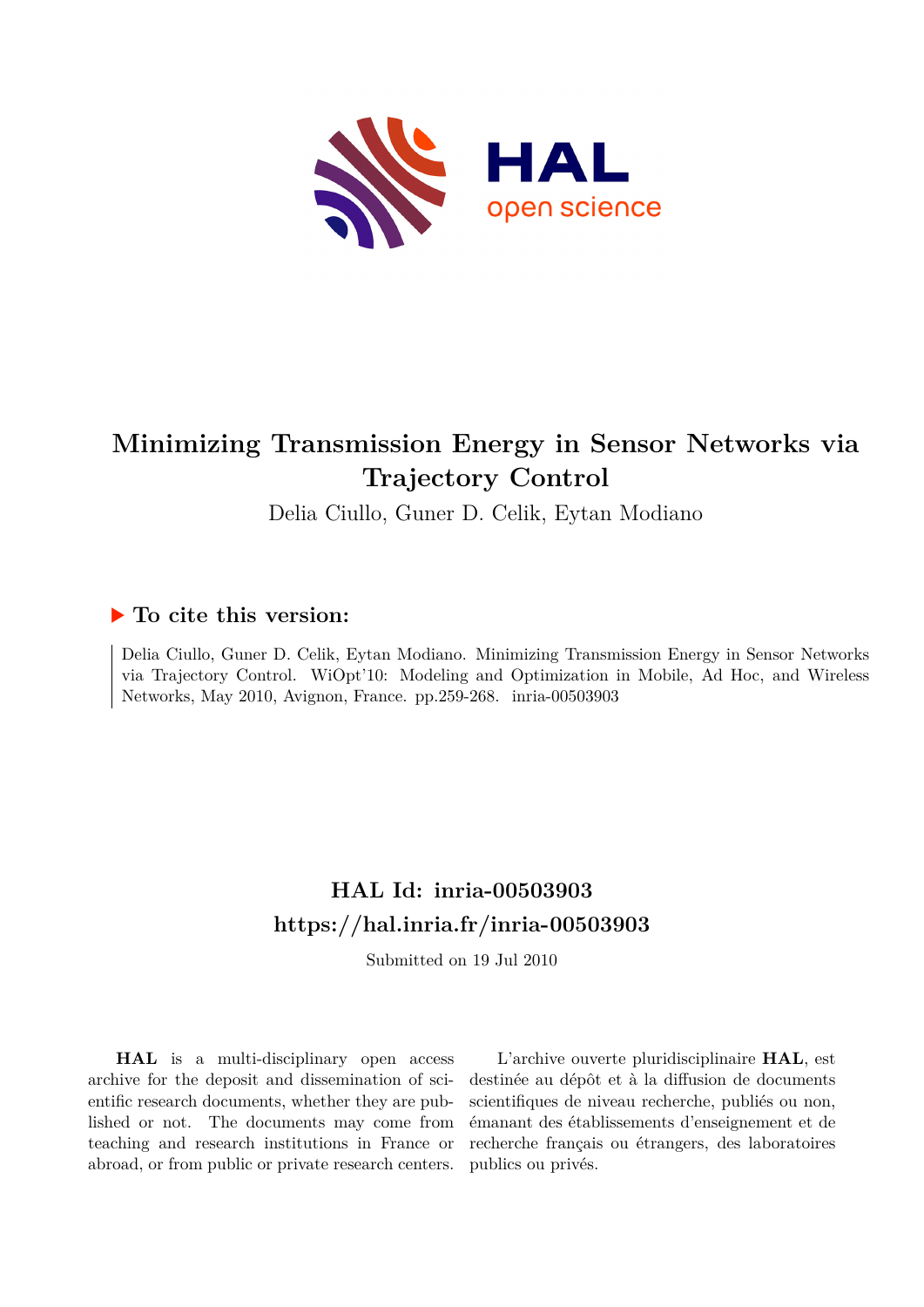# Minimizing Transmission Energy in Sensor Networks via Trajectory Control

Delia Ciullo ∗ , Guner D. Celik † , Eytan Modiano † <sup>∗</sup> Politecnico di Torino, Email {ciullo@tlc.polito.it} <sup>†</sup> Massachusetts Institute of Technology (MIT), Email {gcelik, modiano@mit.edu}

*Abstract***—Energy optimization is a significant component of Wireless Sensor Network (WSN) design. In this paper we consider transmission energy optimization in WSNs where messages are collected by a mobile receiver (collector). The collector is responsible for gathering data messages by choosing the** *optimal path* **that minimizes the total transmit energy at the sensors subject to a maximum travel delay constraint. We show, both analytically and through simulation, that letting the mobile collector come closer to sensors with more data to transmit leads to significant reduction in energy consumption. Using this intuition, we propose an algorithm for choosing both the transmission radii and the mobile collector's path that achieves over** 50% **improvement in energy consumption compared to schemes that use a fixed communication radius for every sensor, and a** 95% **improvement as compared to the case of a stationary base station. We extend our results to the case of stochastic arrivals to the sensors and propose an** *Adaptive* **Algorithm that dynamically adjusts the transmission radii of the sensors based on the sensors' current queue sizes. We show that it can achieve** 80% **transmission energy improvement with respect to a non-adaptive scheme that uses fixed radii computed using the average arrival rates.**

#### I. INTRODUCTION

Energy efficient communication in WSNs is of paramount importance since the devices have limited battery life [8], [19], [28]. In networks where sensors use multihop routing to relay their messages to a fixed base station at the center of the network, (e.g., [12]), the well known problem of "hot spots" occurs. Namely, sensors closer to the base station relay most of the messages and exhaust their batteries quickly, leaving the network disconnected [17], [19]. One approach to solve this problem is to utilize mobile nodes that physically move towards the sensor locations in order to decrease the number of communication hops, and in a sense, distribute the hot spots throughout the network [17], [19], [21]. In this paper, we consider the problem of optimizing the mobile collector's path as a function of the traffic density at the sensors in order to minimize the total transmission energy with constraints on total travel delay.

We propose an optimal trajectory planning algorithm in a network of sensors with arbitrary amounts of data at each sensor to be transmitted to the mobile collector. The collector's job is to choose the optimal trajectory in order to receive the data from the sensors using the minimum total transmission energy subject to a maximum travel delay constraint. Fig. 1

(left) shows an example trajectory for the collector. In this setting, there is a tradeoff between the transmission energies of the sensors and the travel delay of the mobile collector captured by the choice of communication ranges: as we use larger communication ranges, the travel delay is reduced at the expense of transmission energy.

It is well known that transmission energy increases super linearly with transmission distance [8], [10], [23]. We take this phenomena into account *by choosing trajectories that come closer to sensors with more data to transmit*. This approach, when subject to a constraint on the maximum travel delay, considerably reduces the transmission energy consumption. Note that we only consider the transmission energy consumption of the static sensor nodes; and not the energy consumed by the mobile element for travel. This assumption is justified by the fact that the static sensor nodes are more likely to be energy constrained [8]. Moreover, the energy consumption of the mobile collector can be explicitly captured by the constraint on the total travel delay if the travel energy is modeled proportional to the travel time [10], [23]. Multihop relaying can also be used to reduce the communication distances, however, in addition to creating hot spots in the network, due to the increased data transfer rate at each node, the total energy consumption in a multihop forwarding system can be greater than the transmission plus mobility energies combined in the data collector approach (see e.g., [23]).

Utilizing special mobile elements that can control their mobility to collect sensor data in WSNs has received considerable attention over the past decade (e.g., see [3], [9], [20], [25], [27]). Mobile trajectory control, (e.g., [3], [17], [27]), mobile collector scheduling (e.g., [25]), or sensor energy minimization (e.g., [9], [13], [17], [20], [22]) have been proposed to maximize network lifetime, to provide connectivity or to minimize delay. A detailed survey of the related work on using mobility to facilitate communication in WSNs can be found in [23], [27].

Our approach is novel in that we introduce and analyze the problem of optimal vehicle trajectories as a function of the amount of data at each sensor in order to minimize the total transmission energy within a given travel time limit. We formulate this as a transmission energy optimization problem with constraints on travel time and propose a novel algorithm that assigns communication radii to sensors as a function of their load. We show via both analysis and simulation that our algorithm, which utilizes shorter transmission ranges for

This work was supported in part by the MITOR Project, a research collaboration between MIT and Politecnico di Torino, by the Italian MIUR PRIN project EFFICIENT, and by NSF Grant Number CNS-0915988.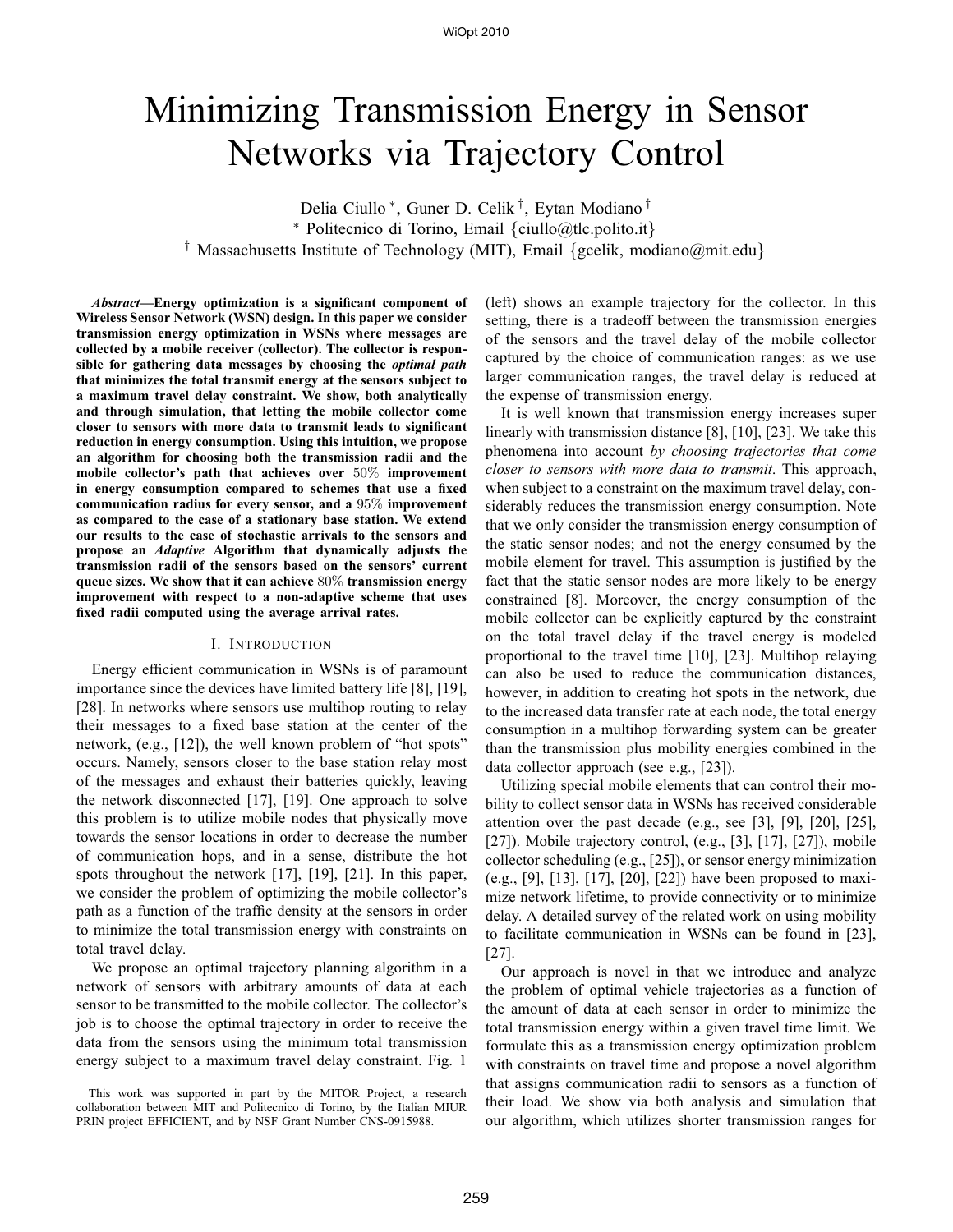*heavily loaded* sensors and larger transmission ranges for *lightly loaded* sensors, is about 50% more energy efficient than schemes utilizing a fixed transmission radius for every sensor. We also show that our algorithm obtains a 95% improvement as compared to the case of a stationary base station.

Finally, we generalize our model to the case of stochastic arrivals to the sensors, i.e., the messages arrive to sensor nodes via stochastic processes of different rates. We study the resulting network as a queuing system, in particular, as a Polling model with queues (corresponding to sensors) distributed in space and a mobile server performing a cyclic service of the queues. We propose two algorithms to compute the sensors' transmission radii: A *Non-Adaptive* Algorithm that computes the radii based on the average arrival rate to the sensors and maintains this choice for all the cycles, and an *Adaptive* Algorithm that dynamically adjusts the radii based on sensors' available data at the beginning of each cycle. We show that choosing sensors' radii inversely proportional to the queue sizes at the sensors and applying the Adaptive Algorithm, can lead to 80% improvement as compared to the non-adaptive case if the arrival processes have high variance.

The paper is organized as follows. In Section II we describe the system model. In Section III we analytically characterize the simple case in which the mobile collector serves only two sensors. Then, we extend the analysis to the general network case with many sensors in Section IV. In Section V we consider the use of multiple collector nodes and extend our results to the case of stochastic arrivals in Section VI.

#### II. MODEL DESCRIPTION

We consider a square network region  $\Re$  of area A consisting of N sensors at fixed locations and a mobile node (collector) that gathers messages from the sensors. The collector starts from a given location and serves the sensors in a cyclic fashion exhaustively by traveling on straight lines from one message reception point to the next until all messages have been served. The collector is capable of receiving a single transmission at a given time and it grants access to the sensor whose message it wants to receive next. We assume that the collector moves at a constant speed  $v$  and that it can receive messages only when it stops. An example of the collector's trajectory is displayed in Fig. 1 (left) where sensor i has transmission radius  $r_i$  and the collector's path is represented by dashed lines. We assume that the transmission range of each sensor is a disk around the sensor location and that the mobile collector has to come within this disk in order to serve this sensor.

We let  $D$  and  $D_{\text{max}}$  denote the total travel time in one cyclic tour and the maximum allowed travel time in one cyclic tour, respectively. We consider a sparse sensor network, therefore, the transmission times are assumed to be negligible compared to the mobile collector's travel time  $D$ . We denote by  $S_i$  the number of bits at sensor  $i$  that need to be transmitted to the mobile collector.

The transmitted signals are subject to attenuation that varies with distance. We assume that the transmission rate is a constant that is the same for every sensor. In such a system, it is



Fig. 1. An example collector's tour (left). Example of a two-sensor system with  $S_1 < S_2$  (right): we choose  $r_1 > r_2$  in order to minimize the total transmission energy.

reasonable to model the power required for communication at a distance  $r_i$  from the receiver as  $P_T(r_i) = Kr_i^{\alpha}$  where K is a proportionality constant [8], [10], [20] and  $\alpha$  is the power loss exponent (typically between 2 and 6). Since the transmissions are assumed to be at a constant rate, the transmission time is proportional to the number of bits transmitted. Therefore, the transmission energy required for transmitting  $S_i$  data bits across distance  $r_i$  is given by [8], [10], [20]:

$$
E_T(r_i, S_i) = S_i P_T(r_i) = K S_i r_i^{\alpha},\tag{1}
$$

where K is a constant (for instance,  $K \cong 10^{-10} J m^{-\alpha}/bit$  is reasonable for certain practical systems [10]).

#### *A. Problem Statement*

Under the above assumptions, we formulate the problem of finding the optimal trajectory for the mobile collector in order to minimize the total transmission energy per cycle with a constraint on the maximum travel delay. Denote by  $\Im$  the set of all possible trajectories in  $\Re$ , then this optimization problem is given by,

$$
\text{minimize}_{p \in \mathcal{F}} \quad E_T(p) = K \sum_{i=1}^N S_i(r_i(p))^{\alpha} \tag{2}
$$
\n
$$
s.t. \quad D(p) \leq D_{max},
$$

where  $r_i \geq 0, \forall i \in \{1, 2, ..., N\}$ . The radii  $r_1, r_2, ..., r_N$  and the delay  $D$  are functions of the choice of the travel path  $p$ in  $\Im$ . Note that all the results in this paper can be applied to the case where both the transmission energies of the sensors and the mobility energy of the collector are taken into account. This is due to the fact that it is reasonable to model the energy spent on mobility proportional to the distance traveled [10], [23]. Thus, the constraint on travel time can be replaced by a constraint on travel energy.

#### III. EXAMPLE: THE CASE OF TWO SENSORS

We analytically solve the optimization problem (2) for the case of one collector serving two sensors as displayed in Fig. 1 (right). When there are only two sensors, optimizing the travel path over the space is reduced to an optimization over a line, which in turn reduces to finding the optimal values of the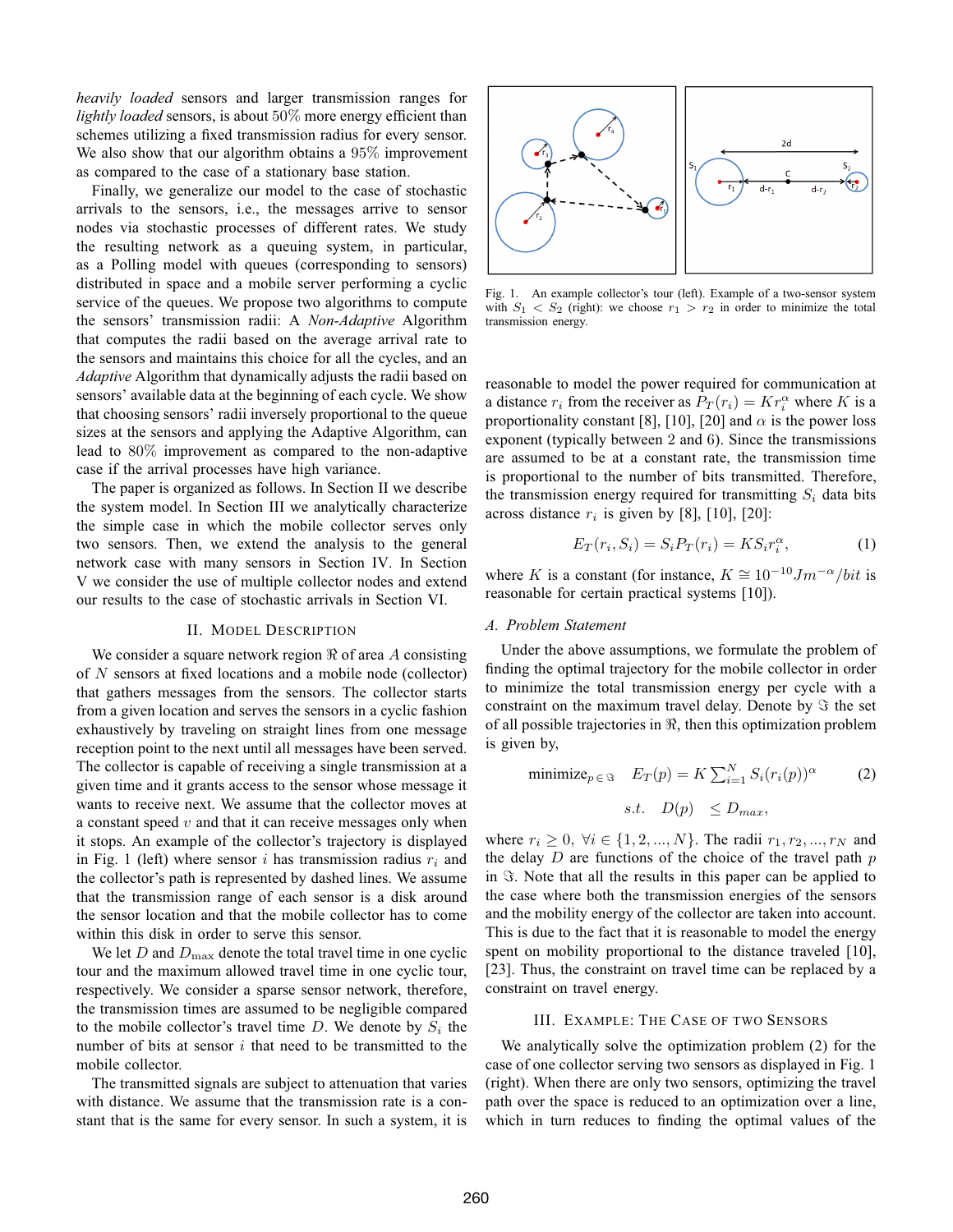transmission radii  $r_1$  and  $r_2$ . Hence, the optimization problem in (2) can be written as

minimize<sub>r<sub>1</sub>,r<sub>2</sub></sub> 
$$
K(S_1r_1^{\alpha} + S_2r_2^{\alpha})
$$
 (3)  
s.t.  $\frac{2[(d-r_1)+(d-r_2)]}{v} \le D_{max}$ ,

where  $r_1, r_2 \geq 0$ , and d is the distance between the starting position of the mobile node and each sensor<sup>1</sup>. Since  $(3)$ is a convex optimization problem, we can easily find the optimal solution given below using the method of Lagrange multipliers:

$$
r_1^* = \frac{2d - vD_{max}/2}{1 + \left(\frac{S_1}{S_2}\right)^{\left(\frac{1}{\alpha - 1}\right)}}; \qquad r_2^* = r_1^* \left(\frac{S_1}{S_2}\right)^{\left(\frac{1}{\alpha - 1}\right)}.
$$
 (4)

This result suggests that, if  $S_2 > S_1$ , we have  $r_2^* < r_1^*$ . Hence, in order to minimize the transmission energy, the collector should be closer to the sensor that has more data to transmit. In Section IV we generalize this idea to have the controller arrange its travel path in order to stay closer to sensors with more data to transmit and show that with this controlled mobility policy, considerable energy savings can be achieved.

#### IV. THE GENERAL NETWORK CASE

We extend our analysis to the general case of a network with  $N$  sensors as given in  $(2)$ . The network case entails a path optimization problem in order to minimize the total transmission energy with a constraint on the length of the path. Note that, if we were given the communication radii, the minimum length tour visiting the communication range of each sensor would be a special case of the Traveling Salesman Problem with Neighborhoods (TSPN), where the neighborhoods are the disks around each sensor [1], [5], [6]. However, in general the optimal radii are unknown and finding these radii is the central part of our optimization problem. Furthermore, the TSPN problem is known to be NP-hard for which several approximation algorithms have been proposed [1], [4], [6], [7]. These algorithms find a TSPN tour in polynomial time with tour length that is guaranteed to be within a constant factor of the optimal tour. We propose two approaches for the solution of (2). The first approach uses a lower bound on the TSPN tour length in the optimization problem (2), while the second approach is a heuristic iterative algorithm which uses an upper bound on TSPN.

#### *A. Optimization Approach*

In this section we consider networks in which the locations of the sensors are independent and uniformly distributed over the network region ℜ. The solution of the optimization problem (2) is a TSPN tour with neighborhoods of optimal size. Therefore, in this section we are interested in finding the optimal set of sensor transmission radii subject to the constraint that the optimal TSPN tour length is less than  $vD_{max}$ . Since the optimal TSPN tour problem is NP-Hard, we use a lower bound on the optimal tour length given by  $TSPN \geq TSP - 2\sum_{i=1}^{N} r_i$  [3], where  $TSP$  denotes the length of the optimal Traveling Salesman Tour, namely, the length of the tour when all neighborhoods have zero radius. The intuition behind this lower bound is that the line segment joining two neighborhoods is at least as large as the distance between the centers of the two neighborhoods minus the sum of the radii. When the locations of the nodes are i.i.d. uniform over the region, the TSP tour length can be approximated by  $\beta\sqrt{NA}$ , where  $\beta \cong 0.72$ , which is exact as  $N \to \infty$  [24]. Furthermore, if the region  $\Re$  is a convex and compact set in the plane (e.g., a square), then the above formula provides a very close estimate of the optimal TSP tour length for values of  $N$  as low as 15 [15]. Putting it all together, we approximate the optimization problem in (2) by replacing the tour length with the lower bound on TSPN:

$$
\text{minimize}_{\{r_1, \dots, r_N\}} \quad K \sum_{i=1}^N S_i r_i^{\alpha} \tag{5}
$$

$$
s.t. \quad \frac{\beta\sqrt{NA} - 2\sum_{i=1}^{N} r_i}{v} \le D_{max}, \tag{6}
$$

where  $r_i \geq 0$ ,  $\forall i \in \{1, 2, ..., N\}$ . Again, this becomes a convex optimization problem, hence it can be solved easily to obtain<sup>2</sup>,

$$
r_i^* = \frac{(\beta \sqrt{NA} - vD_{max})/2}{1 + \sum_{k=2}^{N} \left(\frac{S_i}{S_k}\right) \left(\frac{1}{\alpha - 1}\right)} \qquad i = 1, ..., N. \tag{7}
$$

We again notice that the transmission radius is smaller for sensors that have more data to transmit and that it is proportional to  $S_i^{-\left(\frac{1}{\alpha-1}\right)}$  $i^{\alpha-1}$ .

*1) Numerical Example:* We consider a network with  $N =$ 50 sensors deployed in an area of size  $(1000x1000)$ m.  $M_i$ represents the number of messages that sensor  $i$  transmits where  $M_i \in \{1, 2, ..., 50\}$  and each message is of size 1500 Bytes (i.e., sensor i transmits  $M_i * 1500$  bytes). We use  $K = 10^{-10} J m^{-\alpha} / bit$  for transmission energy constant as in [10]. Fig. 2 (top) shows the solution of the optimization problem in (5), for different values of the delay constraint  $D_{max}$ . As displayed in the figure, the optimum radius  $r_i^*$ decreases as  $M_i$  increases as expected. Furthermore, as the maximum allowed delay  $D_{max}$  increases, the optimal radii decrease since the collector has more time to travel and can come closer to sensors in order to minimize their transmission energy consumption.

We compare the energy efficiency of our model with that of a scheme in which a collector gathers data from sensors that have all equal communication radius, i.e.  $r_i = r$ , for  $i = 1, ..., N$ , independently of their loads. The solution to (5), subject to  $r_i = r$ , is given by  $r^* = \frac{\beta \sqrt{NA} - vD_{max}}{2N}$ . Fig. 2 (bottom) shows the transmission energy versus the maximum

<sup>&</sup>lt;sup>1</sup>We assume that  $D_{max} < 4d/v$  because otherwise the collector can visit each sensor location (i.e.,  $r_1 = r_2 = 0$ ) and the corresponding transmission energy is 0.

<sup>&</sup>lt;sup>2</sup>We assume that  $D_{max} < \beta \sqrt{NA}/v$  because otherwise the collector can perform a TSP tour by visiting each sensor location (i.e.,  $r_i = 0$ ,  $\forall i \in$  $\{1, 2, ..., N\}$  and the corresponding transmission energy is 0.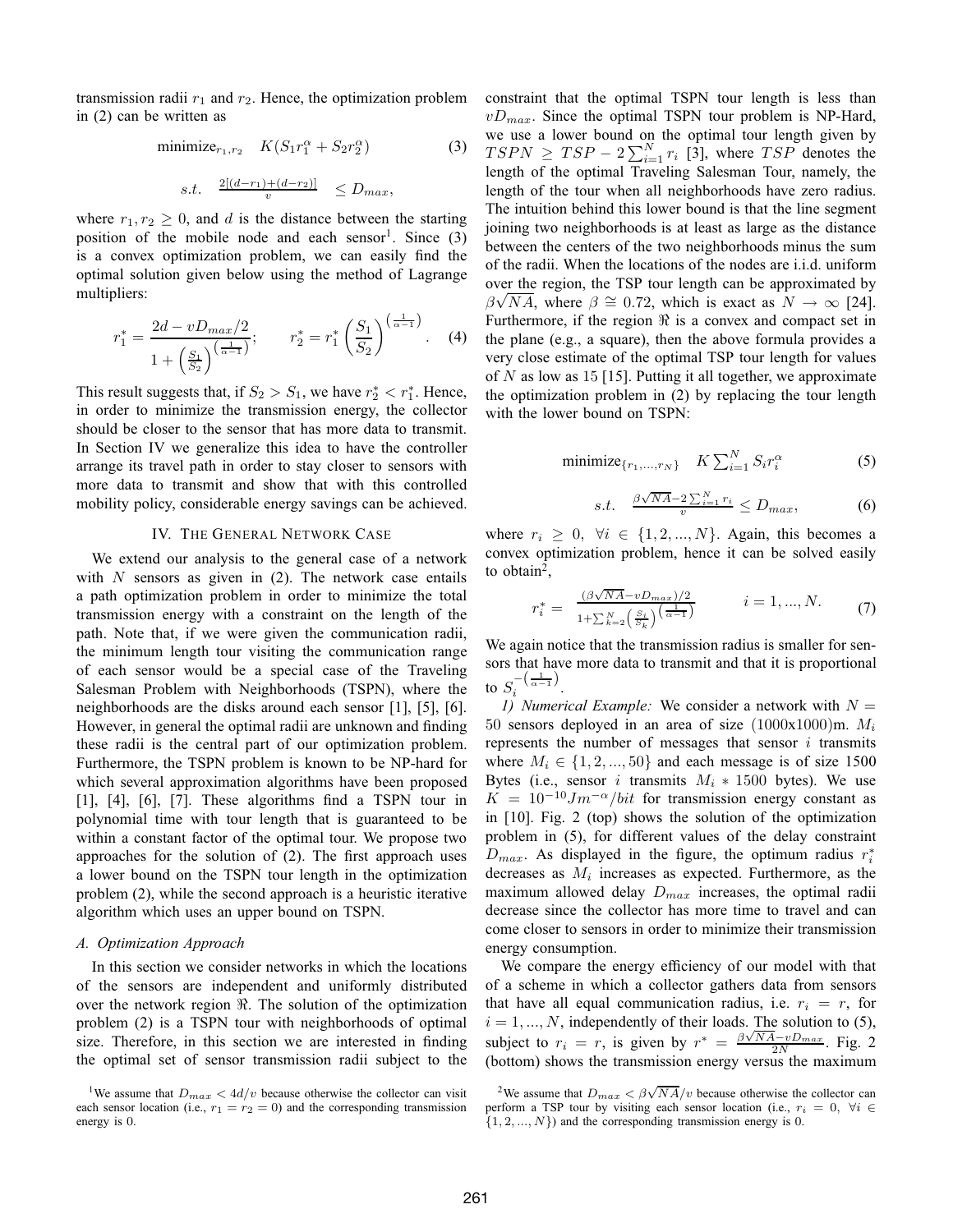

Fig. 2. Optimal radii  $r_i^*$  versus the number of messages  $M_i$  for each sensor i (top); transmission energy versus the maximum delay  $D_{max}$  both for optimal radii  $r_i^*$  and equal radii  $r^*$  (bottom).

delay both for the case of optimum radii  $r_i^*$  and for the case of optimum constant radius  $r^*$  as obtained from (5). As expected, choosing the optimal radius  $r_i^*$  (i.e., as a function of the load) uses less energy as compared to the equal radius case. For example, for  $D_{max} = 3500$  s, the energy saving is about 40%. It is interesting to observe that as  $D_{max}$  decreases, the absolute energy saving increases, however, the relative savings remain roughly constant.

#### *B. Iterative Algorithm for Non-overlapping Regions*

Next we propose an iterative algorithm to find the set of radii that minimize the transmission energy consumption. We exploit the intuitive results of the two sensors case in (4) and the result of the optimization problem in the network case in (7) in the design of the iterative algorithm. The intuition is that in order to minimize the transmission energy consumption, the choice of each sensor's radius should be set inversely proportional to the amount of data that the sensor needs to

**Step 1.** Choose 
$$
r_i = \Gamma \frac{C_1}{S_i^{\frac{1}{\alpha}-1}}
$$
.  
\n**Step 2.** Compute *TSPN* using Elbassioni's algorithm.  
\n**Step 3.** Compute  $D = \frac{TSPN}{v}$ :  
\nif  $D < D_{max}$   
\n $\Gamma = \Gamma - \Delta$   
\n $r_i = \Gamma \frac{C}{S_i^{\frac{1}{\alpha}-1}}$  go to Step 2  
\nif  $D > D_{max}$   
\n $\Gamma = \Gamma + \Delta$   
\n $r_i = \Gamma \frac{C}{S_i^{\frac{1}{\alpha}-1}}$  go to Step 2  
\nif  $D = D_{max}$   
\nEND

Fig. 3. Iterative algorithm for solving the optimization problem in (7).

transmit.

A brief description of our iterative algorithm is shown in Fig. 3. The algorithm starts with a given set of radii  $r_i =$  $\Gamma C/S_i^{\overline{\alpha-1}}$ , where C is an appropriate constant and  $\Gamma$  is a parameter initially set to one. Step 2 computes the TSPN tour length using these set of radii, and Step 3 updates the radii depending on whether the tour delay is below or above the target delay value  $D_{max}$ : if the tour length is below  $D_{max}$ , the radii  $r_i$  are decreased by decreasing  $\Gamma$  by a small value, and if the tour length exceeds  $D_{max}$ , the radii are increased (by increasing Γ). The algorithm terminates when the TSPN tour delay is equal to the maximum allowed travel delay  $D_{max}$ .

At Step 2 of our algorithm, in order to compute the TSPN tour length given the current set of radii, we utilize the TSPN algorithm of Elbassioni et al. [6]. Note that Elbassioni's algorithm for TSPN assumes the neighborhoods around each point are disjoint, i.e., the sensors' disks cannot overlap. This algorithm works as follows: it sorts all  $N$  disk regions in ascending order based on their radii (the region of radius  $r_i$ around sensor i corresponds to a neighborhood in the TSPN algorithm which shall be visited by the collector). Then, the algorithm selects a random point on the boundary of the smallest region. Next, for every other region, the algorithm picks the point on the boundary of the region that is closest to the already chosen points, i.e., the point at the minimum Euclidean distance from the already selected points. Finally, it constructs the TSP tour based on the set of  $N$  chosen points. For this we use the well-known TSP solver *Concorde* [30]<sup>3</sup>. In our experiments, the Elbassioni algorithm produced results that are within a factor of two of the TSPN lower bound.

*1) Simulation Results:* Now we present simulation results for the iterative algorithm. In order to be able to use the Elbassioni algorithm in the simulations, we have utilized a deterministic sensor topology, where neighborhoods do not overlap, instead of the uniform random topology used in the previous section. We study the case of overlapping regions in the next section.

<sup>3</sup>Note that the distance between each pair of sensor nodes is rounded to the nearest integer in *Concorde*, thus, the lengths of the tours are always integer.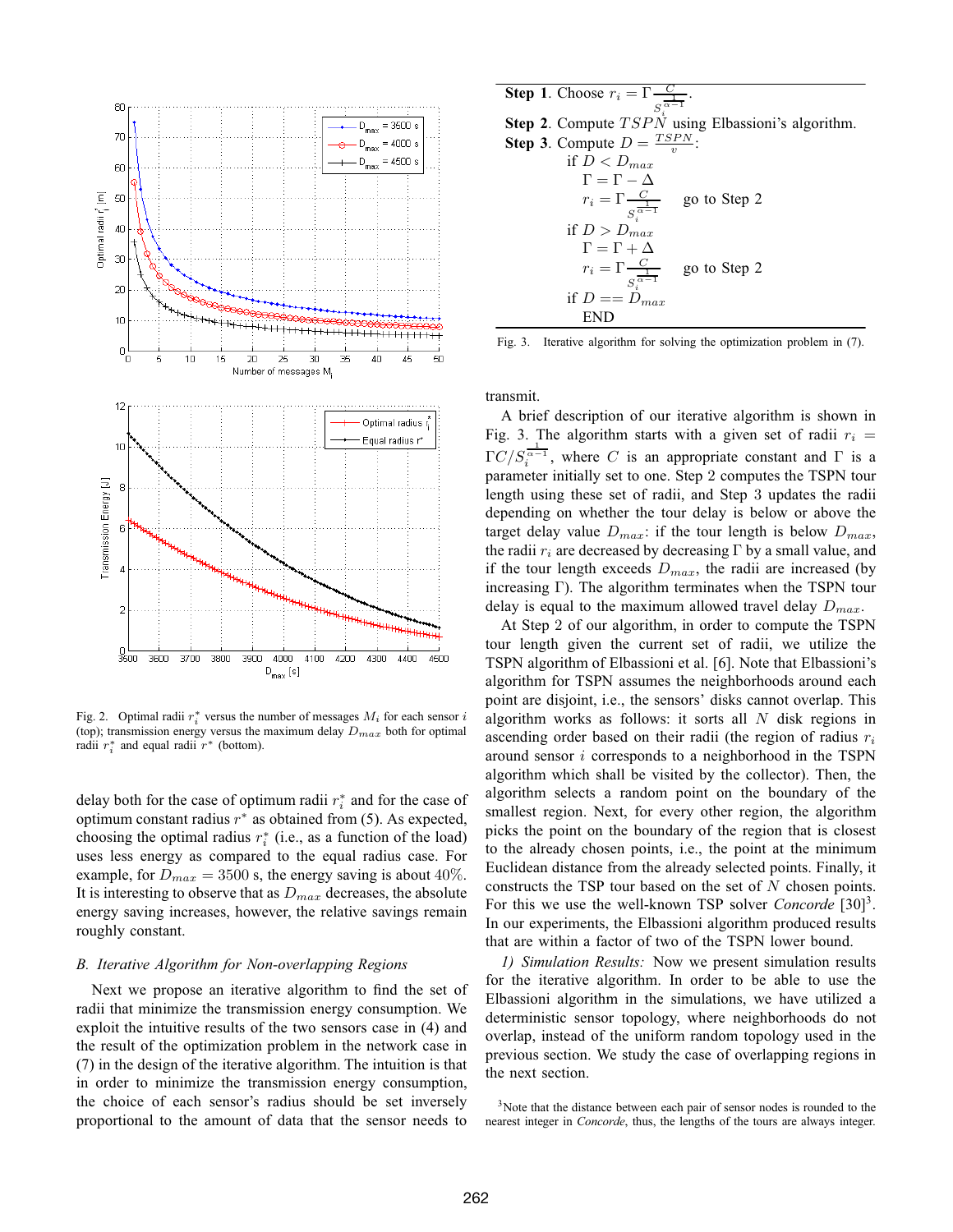

Fig. 4. TSPN tour with optimized sensor radii  $r_i^{*sim}$  (top) and equal sensor radii  $r^{*sim}$  (bottom).

We consider a network with 40 sensors deployed in a deterministic fashion in a (1000x1000)m square network region. Given the set of coordinates for the 40 sensors, we first compute the optimal TSP tour through these points using the *Concorde* program. Next, we set the maximum delay  $D_{max} = 5200$  s, which is shorter than the TSP tour length of 5800 s (here the collector's speed v is set to 1 m/s). We assigned to each sensor a random number of messages  $M_i \in \{1, ..., 20\}$  each of size 1500 Bytes. We compare our results with the case in which the sensors have the same transmission radii independent of their load. Let  $r_i^{*sim}$  be the optimal radii at the output of the iterative algorithm and let  $r^{*sim}$  be the optimal radii computed using a similar iterative algorithm for the case where each sensor has the same radius.

First, in order to calculate  $r_i^{*sim}$ , we use the optimal radius estimate of the optimization problem in (7) as an initial starting

point in the iterative algorithm<sup>4</sup>. Then we iterate until we find the value of  $\Gamma$  such that the delay constraint is met. Fig. 4 (top) shows the TSPN tour using the set of radii found by our algorithm<sup>5</sup>. The transmission energy spent with this configuration is given by:  $E_T^{r_i^{esim}} = K \sum_{i=1}^{N} S_i r_i^{\alpha} \approx 7.8 \text{ J.}$ 

Next, in order to compute  $r^{*sim}$  using the iterative algorithm for the equal radius case, we again use the corresponding input from the optimization problem (5) as a starting point. We then run our algorithm to find the best value of the radius  $r^{*sim}$  so that the delay constraint is met. Fig. 4 (bottom) shows the TSPN tour when all sensors have the same radius  $r^{*sim}$ . The transmission energy spent using this set of constant radii is:  $E_T^{r^{*sim}} = Kr^{\alpha} \sum_{i=1}^{N} S_i \simeq 16.8$  J. The energy saving associated with optimizing the radii as a function of the load in the sensors is given by  $\left(\frac{E_T^{r^{*sim}} - E_T^{r^{*sim}_t}}{E_T^{r^{*sim}_t}}\right)$  $\Big) \cdot 100 \simeq 54\%.$ 

Finally, we compare our approach with a *static* approach in which every sensor in the network transmits directly to a fixed base station, located at the Euclidean one-center location. For this example, the transmission energy consumption is  $E_T^{1-center} = 140.4$  J, corresponding to an energy saving of about 95%.

#### *C. Overlapping Regions Case*

In the previous section, we used the Elbassioni algorithm of [6] for non-overlapping regions to solve the TSPN problem. This algorithm has good performance in our experiments and produces results that are very close to the TSPN lower bound. Nevertheless, this algorithm requires the neighborhoods around each sensor to be disjoint. However, if the sensors' coordinates are i.i.d. over the region and if the delay constraint is arbitrarily tight, the sensors' neighborhoods may overlap. Therefore, in this section we utilize a TSPN algorithm that allows the neighborhoods around each sensor to overlap. The TSPN problem with overlapping neighborhoods of varying size is in general a more difficult problem than the case of disjoint neighborhoods and algorithms for TSPN with overlapping neighborhoods usually have worse approximation ratios [7], [18].

*1) TSPN Algorithm for Overlapping Regions:* There exist only a few TSPN algorithms that are applicable to the case of overlapping neighborhoods [5], [7], [18]. In [5], a constantfactor approximation algorithm for TSPN with unit disk neighborhoods was analyzed. Unfortunately, this algorithm cannot be applied to our case because the sensors have neighborhoods of different radii. Another approximation algorithm for connected polygonal regions was studied in [11] and [18]. In this section, we use the TSPN algorithm in [7] which allows different-size circular regions to intersect. The algorithm works as follows:

<sup>4</sup>For the TSP tour length in (6) and (7), instead of  $\beta\sqrt{NA}$ , i.e., the TSP estimate for uniform node distribution, we utilize the output of the *Concorde* algorithm, i.e., 5800.

 $5$ Note that there are places in which the collector crosses over the sensors' disk, passing by the sensors from close distance. For these cases, we assume that the mobile collector starts communication with the sensor when it reaches the boundary of the sensor's communication range.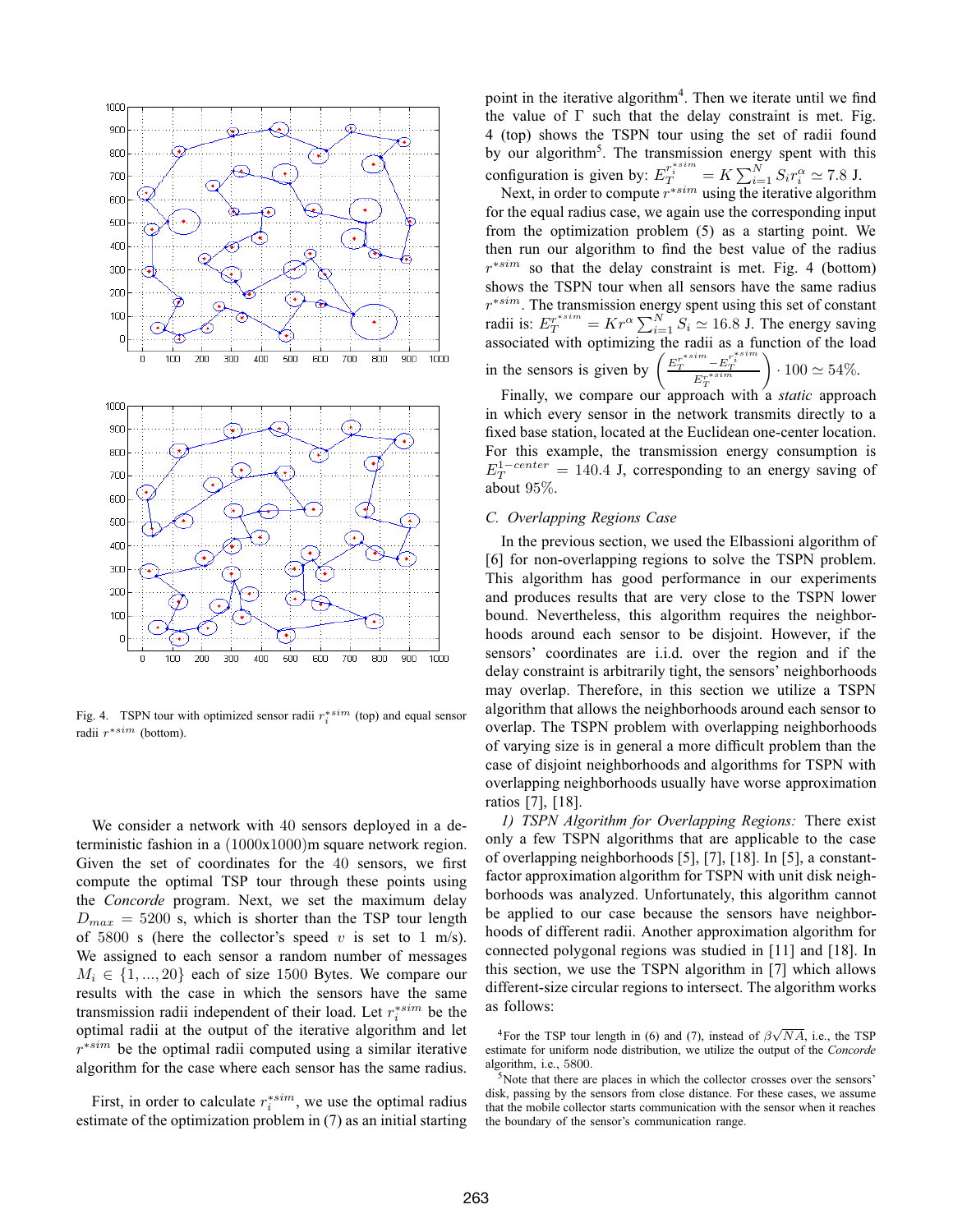- Compute the minimum covering box  $B$  of the set of disks, i.e., the smallest box that hits each sensor's neighborhood at at least one point.
- Find the minimal hitting pointset inside  $B$ , i.e., the minimum number of points such that each region has exactly one hitting point inside B.
- Compute the TSP tour on the set of selected points.

In order to find the minimal hitting pointset, we first pick one point at the boundary of each disk, then, we eliminate the points that are redundant. Namely, we eliminate the points belonging to disks that contain at least one hitting point that was already selected on other disks. Note that the algorithm allows the hitting points on the regions to be chosen at random inside the box B. Nevertheless, in our context it is preferable to choose the points on the boundary of the disks in order to apply our iterative algorithm given in Fig. 3.

Note that utilizing the TSPN algorithm of [7] (via choosing points at random on the boundary of each disk and then removing redundant points) can lead to convergence issues in our iterative algorithm. We note that a better way to solve the problem is to choose the hitting points not at random, but rather via applying the basic idea of the algorithm used for the non-overlapping regions case. In particular, we start from a random point on the boundary of the smallest disk region and for every other region we select the point on the boundary that is closest to the already chosen points. Note that all these points have to lie inside the minimum bounding box B. Finally, we eliminate the redundant points in order to obtain the minimal hitting pointset, and compute the TSP tour over these points. We note that by using this heuristic approach to choose the hitting points, the algorithm converges in all the cases we have analyzed.

*2) Simulation Results:* We consider a square network region of size (1000x1000)m with  $N = 50$  sensors distributed independently and uniformly over the region. The associated TSP tour length is 5877m. Each sensor is assigned a random number of messages  $M_i \in \{1, ..., 50\}$ . We utilize the TSPN algorithm in [7] in our iterative algorithm. Namely, we start with the radii proportional to the inverse of the sensors' data size as in Section IV-B. Then we iteratively increase the radii and find the corresponding TSPN tour and the corresponding transmission energy consumption for each set of radii. Note that we use (1) to compute the transmission energy, however, here  $r_i$  represents the distance between the center of the sensor i's disk and its corresponding hitting point given by the TSPN algorithm.

Fig. 5 shows the transmission energy expenditure for given maximum delay constraints both for the equal radii and optimized radii cases. We observe that the trend of the transmission energy consumption versus the maximum delay is similar to the one at the bottom of Fig. 2 obtained analytically. Furthermore, in Fig. 5 the optimized radii case always yields less energy consumption compared to the equal radii case confirming our analytical results for the non-overlapping regions case in Section IV-A. Fig. 6 (a) shows the resulting TSPN tour corresponding to the maximum travel delay value



Fig. 5. Transmission energy versus the maximum delay  $D_{max}$  both for optimized radii  $r_i^{*sim}$  and equal radii  $r^{*sim}$ .

 $D_{max} = 5050$  s (shorter than the TSP tour length of 5877m). The transmission energy consumption for this configuration is  $E_T^{r_i^{s,sim}} = 22.3$  J. Next, we run our iterative algorithm for the case of equal radii for the sensor neighborhoods and obtain  $E_T^{r^{*sim}} = 47.0$  J. The energy savings associated with optimizing the radii as a function of the sensor data sizes is about 52.5%; similar to the results in the previous section.

#### V. MULTIPLE COLLECTORS

Now we extend our analysis to the case where sensor data gathering is performed by multiple collectors in the network. This model can be useful in large scale sensor networks in which the sensor nodes are far away from each other and the delay associated with collecting the sensors' data with a single collector is excessive. Here we note that, when the sensors are uniformly distributed over the network region, partitioning the region into equal area subregions and assigning a collector to each sub-region yields close to optimal performance [2], [14].

We show that the use of multiple collectors can substantially decrease the transmission energy consumption in cases where the delay requirement is too stringent. In particular, we consider the network configuration of the previous example and assume a very stringent delay constraint. For instance, imposing  $D_{max} = 2820$  s (TSP tour is 5877 m) and running the single collector algorithm, the resulting transmission energy consumption is very high:  $E_T^{r_i^{s,sm}} = 5925.3$  J. In order to reduce energy consumption, one can utilize multiple collectors. For example, for the case of two collectors, we divide the region into two equal subregions and assign a collector to each subregion. We impose the same travel delay constraint for each collector ( $D_{max} = 2820$  s) and we find that the total transmission energy consumption reduces to:  $E_T^{r_i^{ssim}} = 7.4$  J, significantly less than the energy consumption of the single collector case.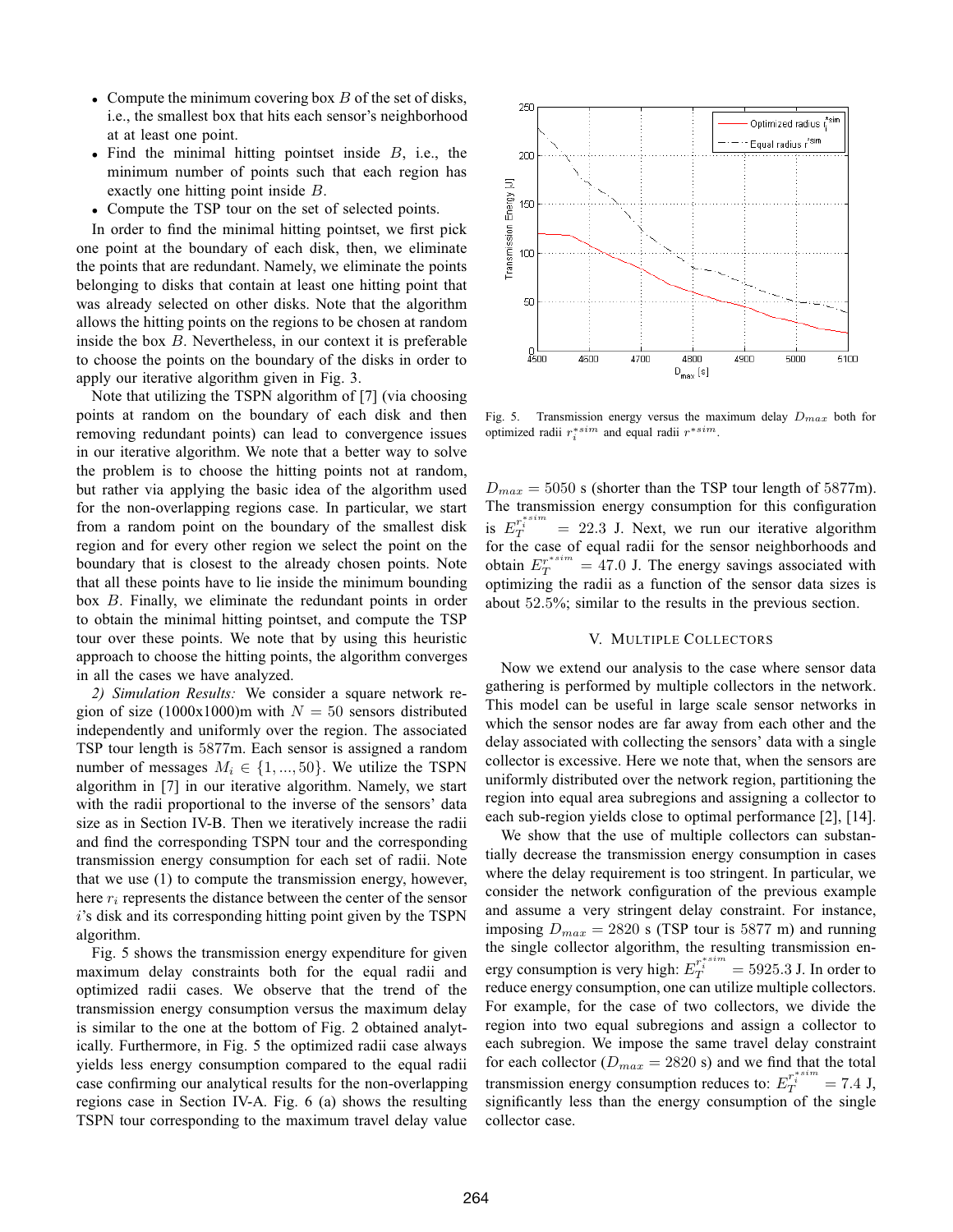

Fig. 6. Example of m-collectors TSPN tours:  $m = 1$  (a),  $m = 2$  (b),  $m = 4$  (c),  $m = 6$  (d).

Next, for the same sensor locations and data configuration as in the previous examples, we demonstrate our results for multiple collectors. Since the sensors' coordinates are i.i.d. and uniformly distributed, we partition the region into equal subregions, and assign each collector to a subregion. Then, for each subregion, we compute the total travel delay (TSPN path) such that the total transmission energy consumption in each subregion is equal to the transmission energy consumption of the one collector case divided by the number  $m$  of subregions. This ensures that the summation of the transmission energy consumption of the m-collectors case equals the transmission energy consumption of the single collector case. Fig. 6 (b) shows an example in which the total area is divided into two subregions each of which is assigned to one of the two collectors. The transmission energy for each subregion is  $E_T^{r_i^{asim}} = 22.3/2 = 11.15$  J. In Fig. 6 (c), four subregions are assigned to four collectors where the transmission energy consumption for each subregion is  $E_T^{r_i^{s,sim}} = 22.3/4 = 5.57$ J. Six collectors are used in the example shown in Fig. 6 (d), where the transmission energy is  $E_T^{r^{*sim}} = 22.3/6 = 3.72$  J

per subregion. Table I reports, for different values of  $m$ , the maximum TSPN, i.e., the largest tour length among all the subregions, and the average TSPN tour of the different subregions. As expected, the increase of the number of collectors reduces the tour length drastically, demonstrating the benefit in delay associated with utilizing multiple collectors in the network.

TABLE I MAXIMUM AND AVERAGE TSPN LENGTH USING  $m$ -COLLECTORS.

| m | Max TSPN [s] | Average TSPN [s] |
|---|--------------|------------------|
|   | 5050         | 5050             |
|   | 2756         | 2352.0           |
|   | 1562         | 1307.8           |
| 6 | 1366         | 883.5            |

#### VI. STOCHASTIC ARRIVALS CASE

In this section we generalize our model by assuming that the messages arrive to sensor nodes via stochastic processes of different arrival rates. Our aim is to characterize a relationship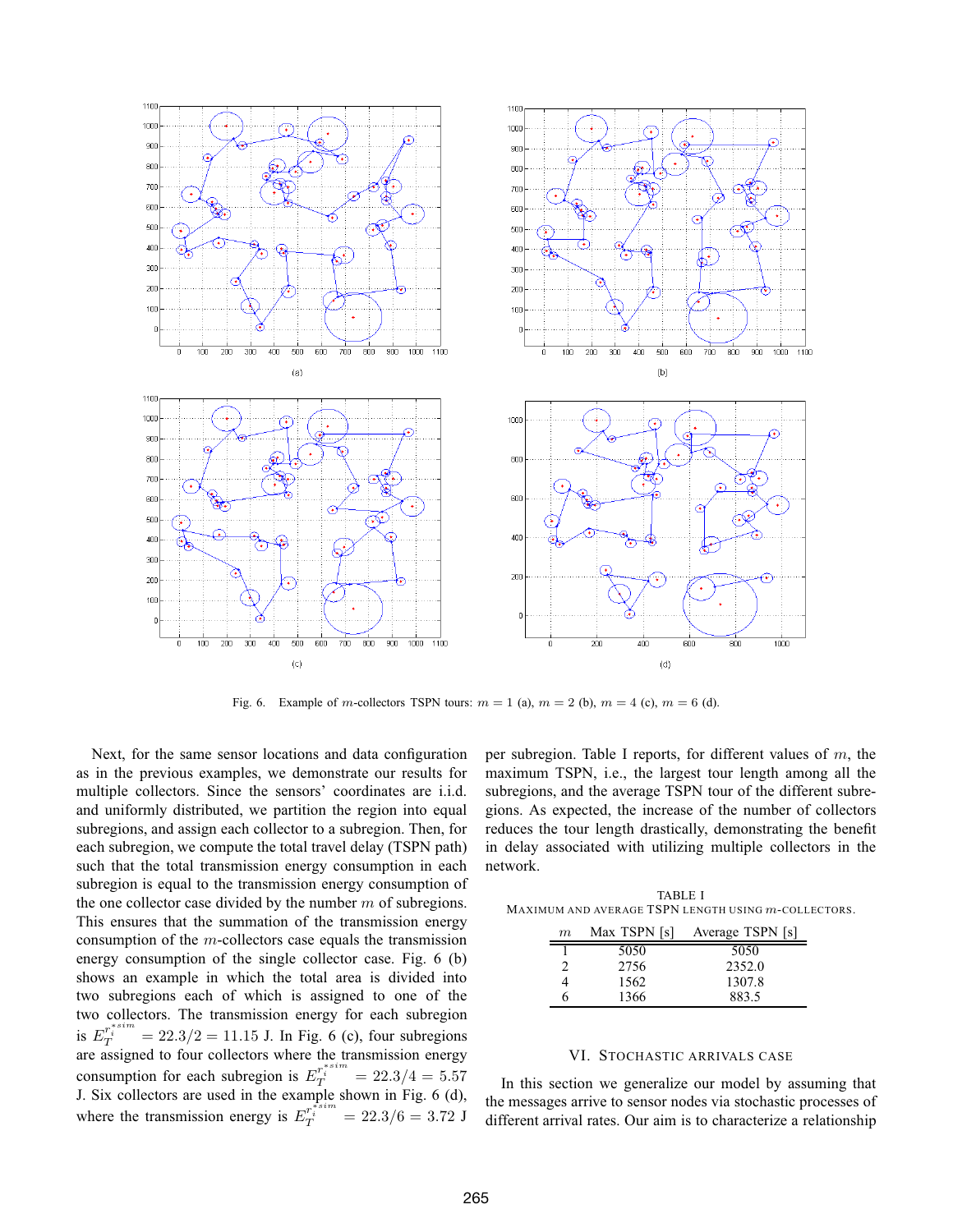between the message arrival rates and the transmission radii of the sensors in order to reduce the transmission energy consumption in the network. Similar to Section III, we first analytically show (for the case of two nodes) that the transmission radius has to be inversely proportional to the message arrival rate to the sensors in order to reduce the total transmission energy consumption. Then we apply this intuition to the network case and analyze an iterative algorithm similar to the one in Section IV-B but this time using arrival rates as inputs instead of the data sizes. We refer to this algorithm as the *Non-Adaptive* Algorithm. We also propose a dynamic *Adaptive* Algorithm that does not require the knowledge of the arrival rates and chooses the radii as a function of the current data size at each sensor. We show that the Adaptive Algorithm performs significantly better than the Non-Adaptive Algorithm if the variance of the message arrival process is high and performs similarly if the variance is low.

#### *A. Queueing Model*

Consider a network of two nodes with Poisson arrival processes of rates  $\lambda_1$  and  $\lambda_2$  bits per unit time. The sensor nodes are at a distance 2d apart and there is a collector gathering messages from these sensors. This system can be modeled as a *Polling System* with a mobile server performing a cyclic service of the two queues. For polling systems with cyclic service order, the Exhaustive policy, in which the server does not leave the current queue until the queue empties, is shown to be both throughput and delay optimal [16], [26]. Namely, the Exhaustive policy stabilizes the system (yields bounded expected queue sizes) whenever the arrival rates are stabilizable, and gives minimum total expected number of messages in the system. Therefore, we utilize the Exhaustive policy specifying the system as a *polling system with exhaustive and cyclic service*. Suppose each sensor transmits at a constant rate R when the collector is serving it. Then,  $\rho_i = \frac{\lambda_i}{R}$ is the load at sensor i and  $\rho = \rho_1 + \rho_2$  is the system load, where the condition  $\rho < 1$  is necessary and sufficient for the stability of the system [26]. Furthermore, the average cycle time in such a system is given by  $E[C] = \frac{2[(d-r_1)+(d-r_2)]}{v(1-\rho)},$ and the fraction of time that the collector spends serving sensor i is given by  $\rho_i E[C]$  [26], [29]. Hence the average transmit energy of sensor i is given by the product of  $\rho_i E[C]$  and the transmit power  $P_{T_i}$  leading to the following optimization  $problem<sup>6</sup>$ :

$$
\min_{r_1, r_2} K \frac{2((d-r_1) + (d-r_2)) (\rho_1 r_1^{\alpha} + \rho_2 r_2^{\alpha})}{v(1-\rho)}
$$
\n
$$
s.t. \quad 2[(d-r_1) + (d-r_2)]/v \le D_{max},
$$
\n(8)

where  $r_1, r_2 \geq 0$ . This optimization problem can be solved in a similar manner to (3) to obtain,

$$
r_2^* = r_1^* \left(\frac{\lambda_1}{\lambda_2}\right)^{\left(\frac{1}{\alpha - 1}\right)},\tag{9}
$$

 $6$ Note that we still assume that the travel time dominates the transmission time, hence the constraint of the optimization problem is still given by the TSPN tour length.

where we assume that  $D_{max} < 4d/v$  similar to Section III. We observe that the intuition we obtained from (4) extends to this stochastic model. Namely, it is more energy efficient to choose routes that come closer to sensors with higher arrival rate.

#### *B. Stochastic Algorithms*

Here we propose two algorithms that apply the above intuition to the general network case when there are stochastic arrivals to sensors. We assume that the data messages arrive to each sensor i according to a Poisson process with parameter  $\lambda_i$  [bit/s]. The two stochastic algorithms are described in the following:

- *Non-Adaptive* Algorithm: The collector's path is computed in the first TSPN cycle based on the average arrival rates  $\lambda_i$ . Namely, the sensors' radii are chosen inversely proportional to the arrival rates to the sensors as suggested in (9). This TSPN path remains the same for all the TSPN cycles.
- *Adaptive* Algorithm: A new path is computed for the collector at each TSPN cycle based on the total number of bits that are present at each sensor at the beginning of the corresponding cycle. Note that this algorithm does not require the knowledge of the average arrival rates  $\lambda_i$ .

For both of the above algorithms we adopt the ideas of Section IV. Namely, for the Non-Adaptive Algorithm we compute the optimal radii for the sensors and the collector's path by applying the iterative algorithm given in Fig. 3: we use the average arrival rates  $\lambda_i$  as input to the algorithm. For the Adaptive Algorithm, we again use our iterative algorithm, but this time the radii are chosen inversely proportional to the sensors' queue sizes at each TSPN cycle.

*1) Simulation results:* Now we compare the performances of the proposed algorithms in terms of transmission energy expenditure. We consider the same configuration as in Fig. 6 (a). We first assume that the data messages arrive to each sensor *i* according to a Poisson process with parameter  $\lambda_i$ . In particular, we choose the average arrival rates for sensors randomly in the range  $\lambda_i \in \{3, ..., 119\}$  [bit/s] in order to obtain results comparable to the case of Fig. 6 (a).

We run the two stochastic algorithms for several TSPN cycles, and compute the average of the transmission energy consumption by averaging over the total number of TSPN cycles. Fig. 7 (top) shows the average transmission energy versus the delay constraint  $D_{max}$  for both algorithms. We observe that the performances of the two algorithms are very similar, meaning that the Adaptive Algorithm performs well without the knowledge of the average arrival rates.

Next we investigate the performance of the two algorithms under an arrival process with a higher variance than the Poisson process. In particular, we consider the Bernoulli arrival process for each sensor, i.e., the amount of bits per cycle arriving to a sensor can take only two values,  $A_1$  and  $A_2$ , with probabilities  $p_1$  and  $p_2$ , respectively. In this model, the average arrival rate per cycle is given as:  $\lambda_i = A_1 p_1 + A_2 p_2$ for all  $i$ .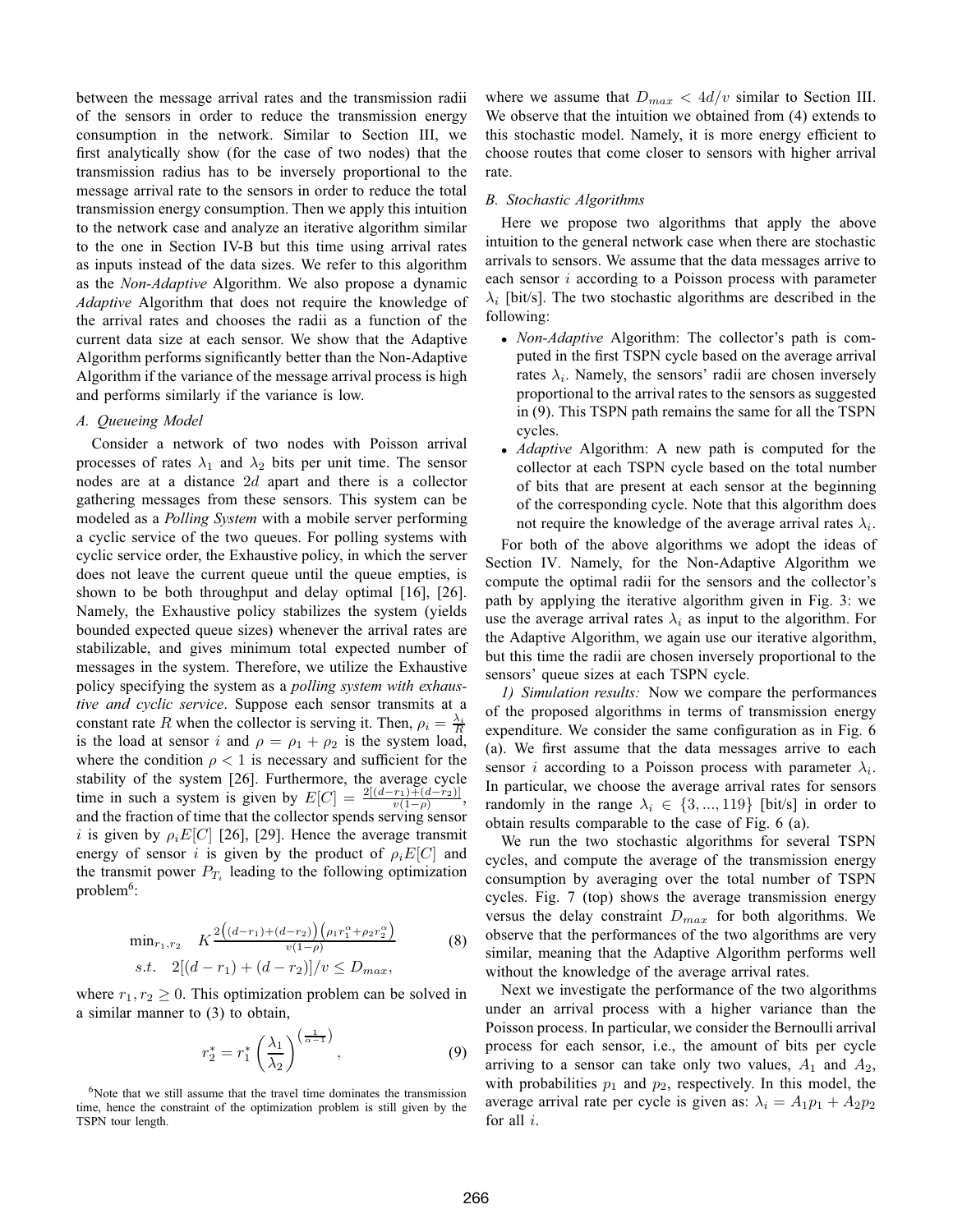

Fig. 7. Average transmission energy versus the delay constraint  $D_{max}$  for the Poisson arrival case (top) and for the Bernoulli case (bottom), considering both the stochastic algorithms.

For the following numerical example we consider  $A_1 = 15$ Kbits and  $A_2 = 60$  Kbits and  $p_1 = p_2 = 0.5$ . This ensures a scenario with a high variance for the amount of data present at each sensor for every cycle. Note that with this choice of the parameters, the radii are equal for all sensors for the Non-Adaptive Algorithm. We compute the average transmission energy consumption under the two algorithms for different delay constraints. The results are shown in Fig. 7 (bottom). We observe that the Adaptive Algorithm significatively outperforms the Non-Adaptive Algorithm, with energy savings of about 80%. This confirms our intuition that dynamically choosing sensors' radii inversely proportional to the amount of data at the sensors can lead to very significant transmission energy savings.

#### VII. CONCLUSION

In this paper we propose a novel use of mobile elements with controlled mobility for data collection in WSNs in order to improve the energy efficiency of such networks. We analytically show that given a travel delay constraint, choosing paths that come closer to sensors with more data to transmit yields significantly lower transmission energy expenditure than the energy expenditure of the approaches that use the same transmit distance for all the sensors. We demonstrated this idea in various different settings. In particular, we proposed a heuristic algorithm that exploits the results of the optimization problem in order to find the best set of sensor radii that minimize the transmission energy expenditure. When the sensors have arbitrary amount of data to transmit to the mobile collectors, our results show that energy savings of over  $50\%$ are achievable. Furthermore, we generalized our model to the case of stochastic arrivals to the sensors. In particular, we proposed two algorithms to compute the sensors' radii in case of stochastic arrivals. A *Non-Adaptive* Algorithm that chooses sensors' radii based on the average arrival rates, and an *Adaptive* Algorithm that computes the radii based on sensors' current queue sizes. We show that the Adaptive Algorithm, that does not require the knowledge of arrival rates, performs as good as the Non-Adaptive Algorithm in all the cases we considered and outperforms the Non-Adaptive Algorithm by achieving energy savings of about 80% when the arrival process has high variance.

#### **REFERENCES**

- [1] E. M. Arkin and R. Hassin, "Approximation algorithms for the geometric covering salesman problem," *Discrete Applied Mathematics*, Vol. 55, N. 3, pp. 197-218, 1994.
- [2] D. Bhadauria and V. Isler, "Data gathering tours for mobile robots," In *Proc. IEEE International Conference on Intelligent Robots and Systems (IROS)*, Oct. 2009.
- [3] G. D. Celik and E. Modiano, "Random Access Wireless Networks with Controlled Mobility," In *Proc. IFIP MEDHOCNET*, Jun. 2009.
- [4] M. De Berg, J. Gudmundsson, M. J. Katz, C. Levcopoulos, M. H. Overmars, and A. F. van der Stappen, "TSP with Neighborhoods of varying size," *Journal of Algorithms*, Vol. 57, N. 1, pp. 22-36, Sept. 2005.
- [5] A. Dumitrescu and J. S. B. Mitchell, "Approximation algorithms for tsp with neighborhoods in the plane," *Journal of Algorithms*, Vol. 48, N. 1, pp. 135-159, Aug. 2003.
- [6] K. Elbassioni, A. V. Fishkin and R. Sitters, "Approximation Algorithms for the Euclidean Traveling Salesman Problem with Discrete and Continuous Neighborhoods," *International Journal of Computational Geometry and Applications*, to appear.
- [7] K. Elbassioni, A. V. Fishkin, and R. Sitters, "On Approximating the TSP with Intersecting Neighborhoods," In *ISAAC*, Dec. 2006.
- [8] A. Ephremides, "Energy concerns in wireless networks," *IEEE Wireless Communications*, Vol. 9, No. 4, pp. 48-59, Aug. 2002.
- [9] S. R. Gandham, M. Dawande, R. Prakash, and S. Venkatesan, "Energy Efficient Schemes for Wireless Sensor Networks With Multiple Mobile Base Stations," In *Proc. IEEE GLOBECOM*, Dec. 2003.
- [10] D. Goldenberg, J. Lin, A.S. Morse, B. Rosen, and Y.R. Yang, "Towards Mobility as a Network Control Primitive," In *Proc. MobiHoc*, May 2004.
- [11] J. Gudmundsson and C. Levcopoulos, "A fast approximation algorithm for TSP with neighborhoods," *Nordic Journal of Computing*, Vol. 6, N. 4, pp. 469-488, 1999.
- [12] C. Intanagonwiwat, R. Govindan, D. Estrin, J. Heidemann, and F. Silva, "Directed diffusion for wireless sensor networking," *IEEE/ACM Transaction on Networking*, Vol.11, No.1, pp. 2-16, Feb. 2003.
- [13] S. Jain, R. Shah, W. Brunette, G. Borriello, and S. Roy, "Exploiting Mobility for Energy Efficient Data Collection in Wireless Sensor Networks," *Mobile Networks and Applications*, Vol. 11 , N. 3, pp. 327-339, June 2006.